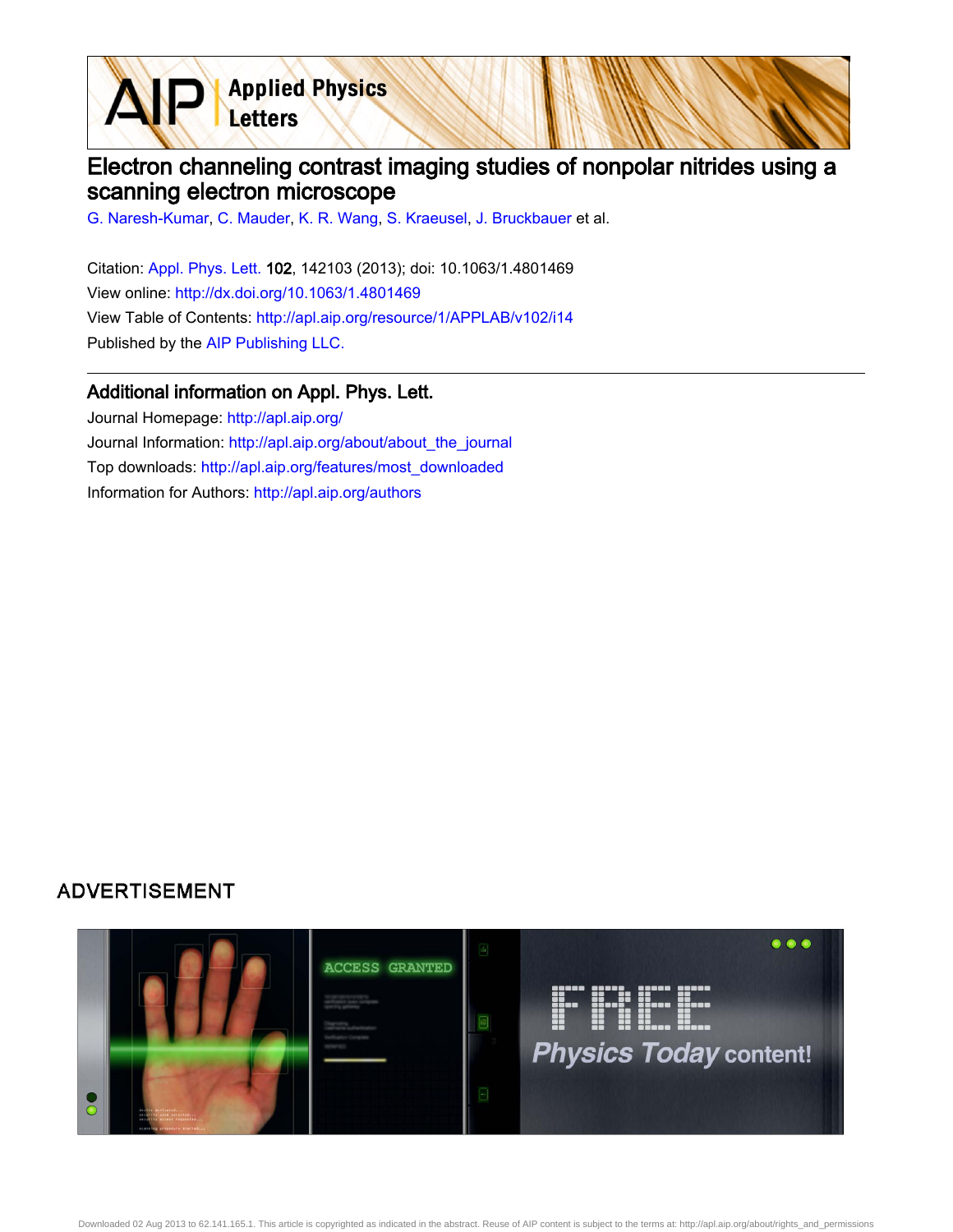

## [Electron channeling contrast imaging studies of nonpolar nitrides using](http://dx.doi.org/10.1063/1.4801469) [a scanning electron microscope](http://dx.doi.org/10.1063/1.4801469)

G. Naresh-Kumar,<sup>1,a)</sup> C. Mauder,<sup>2,3</sup> K. R. Wang,<sup>4</sup> S. Kraeusel,<sup>1</sup> J. Bruckbauer,<sup>1</sup> P. R. Edwards,<sup>1</sup> B. Hourahine,<sup>1</sup> H. Kalisch,<sup>2</sup> A. Vescan,<sup>2</sup> C. Giesen,<sup>3</sup> M. Heuken,<sup>2,3</sup> A. Trampert,<sup>4</sup> A. P. Day,<sup>5</sup> and C. Trager-Cowan<sup>1</sup><br><sup>1</sup>Department of Physics, SUPA, University of Strathclyde, Glasgow G4 0NG, United Kingdom

2 GaN Device Technology, RWTH Aachen University, Sommerfeldstr. 24, 52074 Aachen, Germany

<sup>4</sup> Paul-Drude-Institut für Festkörperelektronik, Hausvogteiplatz 5-7, 10117 Berlin, Germany<br><sup>5</sup> Aunt Daisy Scientific I tel. Claremont House, High St. Lydnay, Gloucestersbire GL15 5DX

<sup>5</sup>Aunt Daisy Scientific Ltd., Claremont House, High St., Lydney, Gloucestershire GL15 5DX, United Kingdom

(Received 22 January 2013; accepted 26 March 2013; published online 9 April 2013)

Threading dislocations, stacking faults, and associated partial dislocations significantly degrade the optical and electrical properties of materials such as non-polar III-nitride semiconductor thin films. Stacking faults are generally difficult to detect and quantify with existing characterization techniques. We demonstrate the use of electron channeling contrast imaging in the scanning electron microscope to non-destructively reveal basal plane stacking faults terminated by partial dislocations in m-plane GaN and InGaN/GaN multiple quantum well structures grown on  $\gamma$ -LiAlO<sub>2</sub> by metal organic vapor phase epitaxy.  $\odot$  2013 AIP Publishing LLC. [<http://dx.doi.org/10.1063/1.4801469>]

In the last two decades, III-nitride semiconductors have revolutionized the field of blue and green light emitters such as laser diodes (LDs) and light emitting diodes (LEDs). $1-3$  An intrinsic problem with commercial nitride devices based on polar nitrides (c-plane orientation) is the presence of large internal electric fields which cause spatial separation of the electron and hole wavefunctions in the quantum well region. This is one of the phenomena currently limiting the efficiencies of nitride-based LDs and LEDs. In order to address this problem, growth of nonpolar nitrides (m-plane and a-plane) is being investigated.[4,5](#page-4-0) On top of performance issues, cost is an important factor for producing viable device structures. To date, m-plane III-nitride LEDs have been grown on substrates such as  $Si<sup>6</sup>$  m-plane  $Si<sup>7</sup>$  free standing m-plane GaN, $^8$  $^8$  a-plane sapphire,  $\overline{9}$  $\overline{9}$  $\overline{9}$  r-plane sapphire,  $\overline{10,11}$  and  $\gamma$ -LiAlO<sub>2</sub>.<sup>[4,12](#page-4-0)</sup> Amongst these substrates, the use of Si and  $\gamma$ -LiAlO<sub>2</sub> are considered to be the most economically viable. In addition to  $\gamma$ -LiAlO<sub>2</sub> being inexpensive, growth on  $(100)$  LiAlO<sub>2</sub> provides a substrate–lattice mismatch of only 1.7% and 0.3% in the [11-20] and [0001] directions of m-plane GaN, respectively.<sup>12</sup>

Irrespective of the substrates or the growth plane employed, extended defects such as threading dislocations (TDs), stacking faults (SFs), and associated partial dislocations (PDs) are always present in the as-grown layers and have proven to be detrimental to device performance.<sup>[13–16](#page-4-0)</sup> In nonpolar nitrides, ZnO, and in SiC, SFs and the associated PDs are of particular concern because of the higher densities of these defects in such materials. The capability to analyze TDs, PDs, and SFs and determine their densities nondestructively, rapidly, and without any sample preparation will remove a significant bottleneck to the development of high quality material. This will also help in understanding the fundamental structural properties related to microstructure evolution and thin film growth. To satisfy these requirements, we demonstrate the use of a scanning electron microscope (SEM) based diffraction technique known as electron channeling contrast imaging (ECCI) to characterize nonpolar (m-plane) GaN films and InGaN/GaN multiple quantum well (MQW) structures.

Recent advancements have made X-ray diffraction (XRD) a powerful tool for characterizing nitride semiconductors, but there are several limitations in using XRD to characterize nonpolar nitrides.<sup>17</sup> Modified Williamson-Hall analysis is a widely used method to estimate SF densities in nonpolar GaN thin films.<sup>[18](#page-4-0)</sup> However, the accuracy of this technique is limited to line densities above  $10^4 \text{ cm}^{-1}$ . Moreover, the applicability of this method is questionable as other superimposing effects, such as surface morphology and wafer bowing, may produce unphysical results.<sup>19</sup>

At present, transmission electron microscopy (TEM) is the most widely used technique for characterizing individual dislocations and  $SFs$ <sup>[20–23](#page-4-0)</sup> High resolution TEM images are used to reveal the stacking sequence of the SFs and thus identify their types. $^{24}$  However, difficulties in sample preparation and the localized nature of the information acquired from TEM make other microscopic imaging techniques worthwhile to explore.

ECCI is one of the emerging techniques for studying nitride semiconductors<sup>[25–28](#page-4-0)</sup> and other materials, such as SiC (Ref. [29](#page-4-0)) and  $SrTiO<sub>3</sub>$ .<sup>[30](#page-4-0)</sup> In ECCI, images are produced from electrons which channel down the crystal planes of a suitably oriented sample. Changes in crystallographic orientation, or in lattice constant due to local strain, are revealed by changes in contrast in a channeling image constructed by monitoring the intensity of backscattered electrons as the electron beam is scanned over the sample. Extremely small changes in orientation and strain are detectable, revealing, for example, low-angle tilt, rotation boundaries, and atomic steps, and enabling dislocations and SFs to be imaged.<sup>28</sup>

The conditions required to resolve individual TDs and SFs using ECCI are quite stringent; a high brightness source a)Electronic mail: [naresh.gunasekar@strath.ac.uk](mailto:naresh.gunasekar@strath.ac.uk) a) is required to produce a small (nanometres), low divergence

<sup>3</sup> AIXTRON SE, Kaiserstr. 98, 52134 Herzogenrath, Germany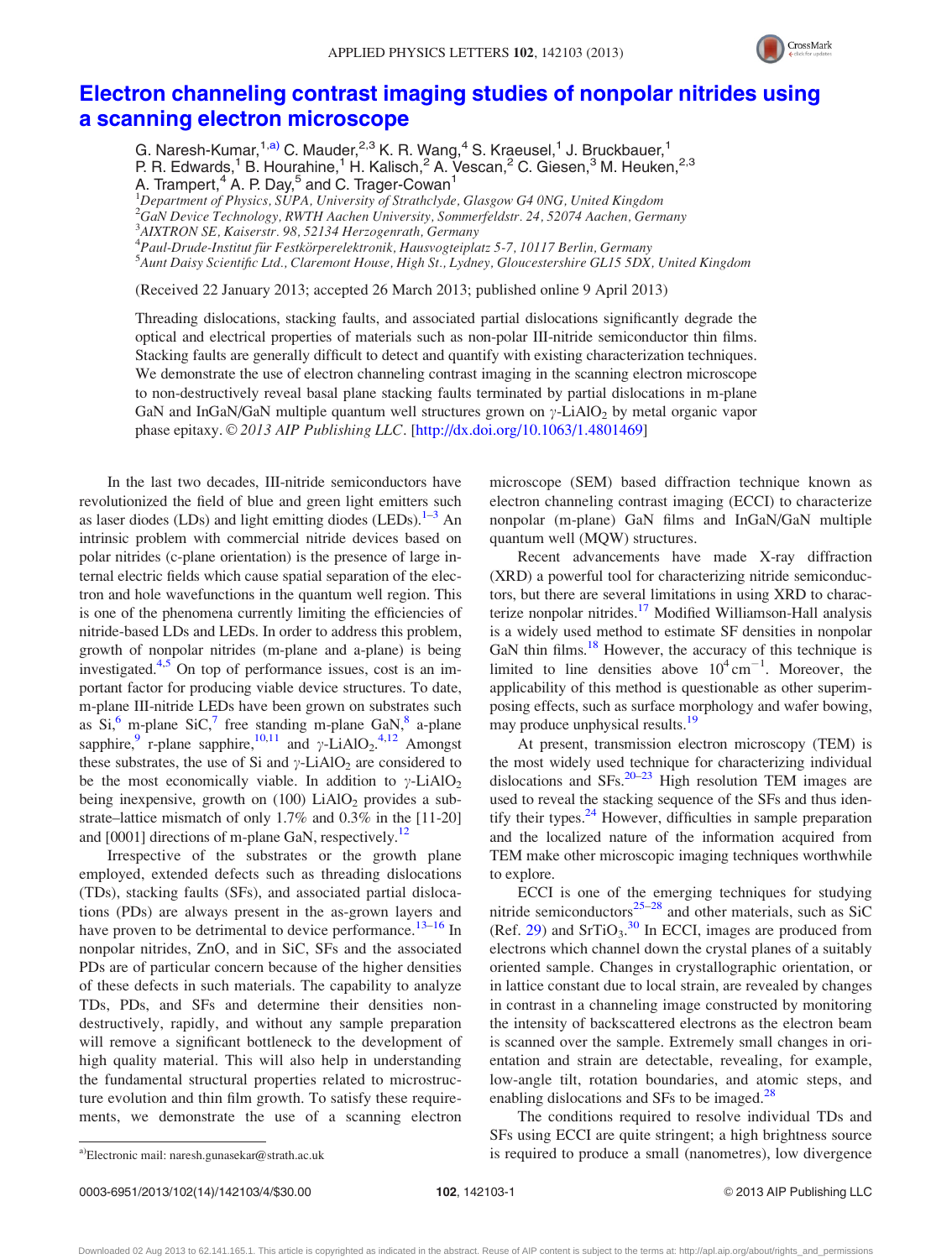<span id="page-2-0"></span>(of the order of few mrad) electron beam is required.<sup>[25,28](#page-4-0)</sup> Such conditions are met in a field emission gun (FEG) SEM. ECCI can be performed in either the backscatter geometry (sample at approximately  $90^\circ$  to the impinging electron beam with the backscattered electrons detected by an electronsensitive diode or diodes placed under the pole piece of the microscope) or forescatter geometry (sample is tilted between  $30^{\circ}$  and  $70^{\circ}$  to the impinging electron beam and the forescattered electrons detected by a diode placed in front of the sam-ple).<sup>[28,31](#page-4-0)</sup> The forescatter geometry provides better signal to noise when compared to the backscattered geometry. Detailed reviews on ECCI which discuss the relative advantages and disadvantages of the forescatter and the backscatter geometries are given by Wilkinson and Hirsch<sup>32</sup> and Simpkin and Crimp. $31$  It is also necessary to use a detection system that allows discrimination between those electrons leaving the sample which carry channeling information and those which have been diffusely scattered by the sample.

In the present work, m-plane GaN epilayers and m-plane InGaN/GaN MQW structures with different In composition were studied using ECCI in a forescatter geometry. XRD and TEM were used to obtain complementary data. m-plane GaN buffer layers of 0.9  $\mu$ m were grown on top of (100)  $\gamma$ -LiAlO<sub>2</sub> substrates using metal organic vapor phase epitaxy (MOVPE). The MQW structures consist of 5 pairs of 4-nm-thick InGaN wells and 16-nm-thick GaN barriers and were deposited on top of the m-plane GaN buffer at different temperatures to vary the In content. A detailed description of the growth procedure and optical properties of the samples can be found elsewhere.<sup>[33,34](#page-4-0)</sup> All the electron channeling contrast images were acquired with an electron beam spot of  $\approx$ 4 nm, a beam current of  $\approx$ 2.5 nA, and a beam divergence of  $\approx$ 4 mrad using an FEI Sirion FEG-SEM. The forescatter diodes and signal amplifier used for ECCI were provided by KE Developments Ltd. XRD measurements were performed with a PANalytical X'Pert MRD Pro in open detector geometry. Cross-sectional TEM studies were performed using a JEOL 3010 transmission electron microscope with samples prepared by standard mechanical polishing and Ar ion beam thinning at 3 keV.

In order to understand the diffraction contrast mechanisms for imaging SFs using ECCI, it is necessary to know their crystallographic nature. SFs are planar defects; in the case of GaN they can be considered as a hexagonal packed stacking sequence of Ga-N bilayers. There are two types of SFs, namely basal plane stacking faults (BSFs) and prismatic stacking faults (PSFs). BSFs can be further classified into intrinsic and extrinsic types, and the intrinsic BSFs can be subdivided into type  $I_1$  and  $I_2$ . The majority of the observed BSFs in nonpolar GaN are  $I_1$  as these have the lowest forma-tion energy.<sup>[35](#page-4-0)</sup> The structure of an  $I_1$ -type BSF involves the removal of one basal plane, displacing the crystal lattice by 1/2 [0001] and an additional slip along 1/3[1-100], which adds up to a displacement vector  $\boldsymbol{R}$  of 1/6 [2-203]. Figure 1(a) shows a schematic of a perfect wurtzite lattice and a BSF of type  $I_1$ . The...ABABABAB... stacking sequence for the perfect structure changes to…ABABCBCBC… with the boundary plane being terminated on its two sides by a PD with  $b = 1/6[2-203]$ .

Figure 1(b) shows an electron channeling contrast image for the m-plane GaN buffer layer revealing a striated pattern



FIG. 1. (a) Schematic diagram of a perfect wurtzite lattice (left) and the faulted region (right) with an  $I_1$  BSF introduced by changing the stacking sequence from ABAB… to BCBC… (b) ECCI of m-plane GaN layer exhibiting BSFs and TDs. The stripe direction was determined by XRD measurements.

along [0001] which is related to the anisotropic growth mode of m-plane GaN on  $LiAlO<sub>2</sub>$ .<sup>[12,36](#page-4-0)</sup> BSFs in ECCI appear as lines with a PD terminating each end, and TDs appear as spots with black-white (B-W) contrast. A high magnification image of BSFs running along [11-20] (which is the basal plane direction for m-plane GaN), from an m-plane  $In<sub>0.04</sub>Ga<sub>0.96</sub>N/GaN MQW, is shown in Fig. 2(a). The contrast$ mechanism for BSFs is similar to TDs as both of them strain the crystal lattice. BSFs can either appear as a line with B-W contrast as shown in Fig.  $1(b)$  or just as a black or white line as marked with dashed and dotted white circles in Fig. 2(a). Detailed descriptions of contrast mechanisms for TDs are given in Refs. [28,](#page-4-0) [32,](#page-4-0) [37,](#page-4-0) and [38.](#page-4-0) Dislocations and SFs are crystallographic features and generally do not appear in secondary electron (SE) images which are sensitive primarily to topography. Fig.  $2(b)$  shows the corresponding SE image taken from the same region as the channeling contrast image shown in Fig.  $2(a)$ . While the stripes along [0001] (and along [11-20], discussed later) are discernible in the SE image due to their topography, on comparing the two images it becomes clear that BSFs only show observable contrast in the electron



FIG. 2. (a) High magnification ECC image of  $In<sub>0.04</sub>Ga<sub>0.96</sub>N/GaN MQW$  and (b) SEM image of the same area.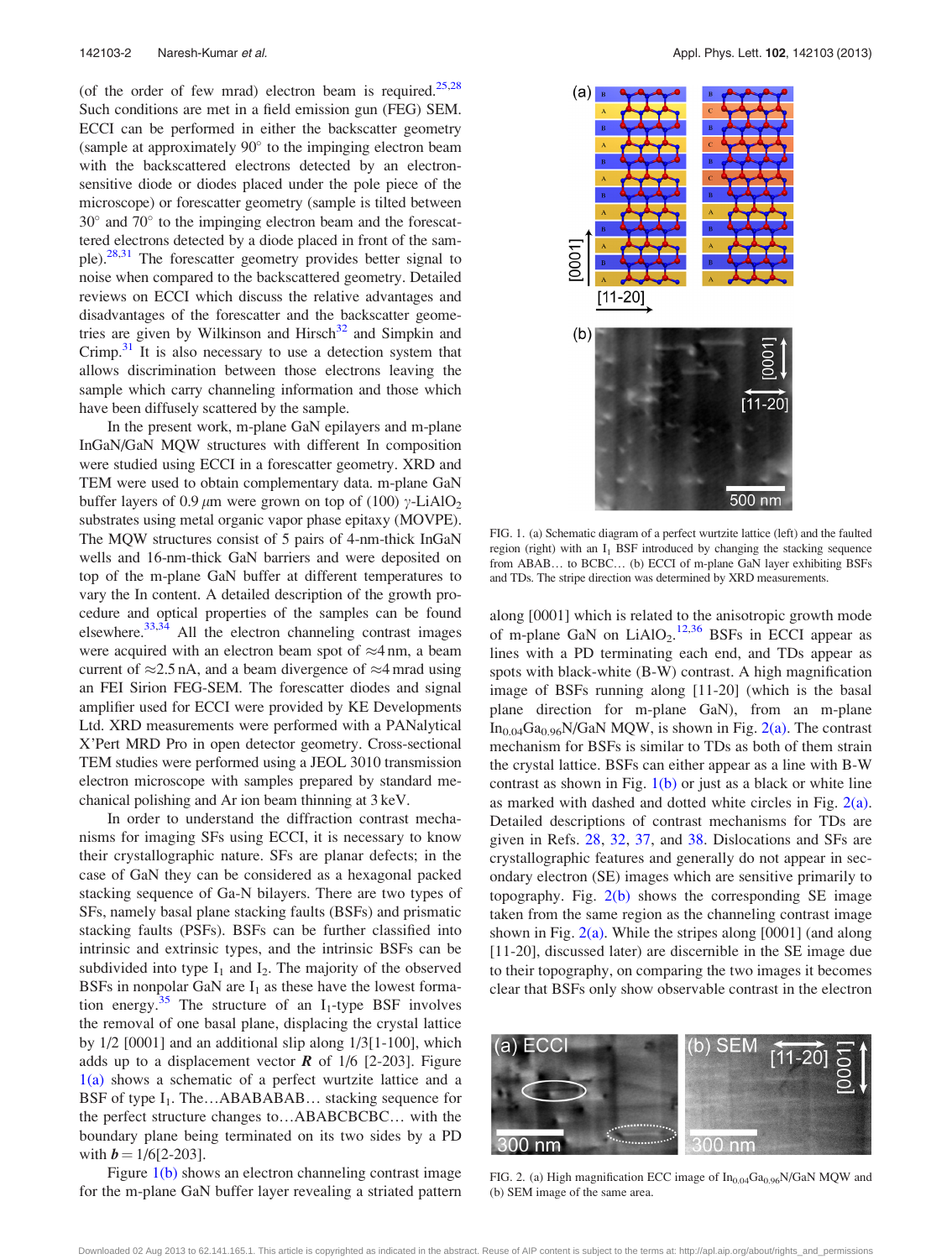<span id="page-3-0"></span>channeling contrast images. The contrast for TDs and BSFs is due to channeling; if the sample is tilted or rotated (moved away) from the channeling conditions, the TDs and BSFs disappear, confirming that these features are indeed imaged by channeled electrons. Note that it is also possible to observe channeling contrast in SE images, $38$  but in general, due to detection conditions, the contrast is low and difficult to discern.

In order to confirm the type of BSFs which are present in our samples, cross-sectional TEM was performed on an m-plane  $In<sub>0.10</sub>Ga<sub>0.90</sub>N/GaN$  MQW sample. Figure 3 shows a high resolution cross-sectional TEM lattice image which shows the stacking sequence of crystal planes. The circles highlight the stacking sequence for an  $I_1$  SF. No other types of BSF were observed in this structure for the area analyzed using TEM. Moreover, the lateral extension of BSFs revealed by ECCI is always in the same range (of the order of 300 nm in length), so it can be assumed that all BSFs observed by ECCI are of the same type, namely  $I_1$ .

Care has to be taken when counting TDs and SFs to build up statistically significant values for the TD and BSF densities. Series of electron channeling contrast images from random locations on the samples were acquired for this purpose. SF densities are typically represented as line densities  $\text{cm}^{-1}$ ) which are calculated by dividing the SF area by the probed volume of the sample. In TEM, BSF densities can be measured from plan view and/or cross-sectional images, whereas in ECCI we estimate the BSF densities purely from plan view images. As ECCI can yield information from a larger field of view, up to of order  $500 \mu m^2$ , statistically significant numbers for defect densities can be estimated. In the present work, TD, BSF, and PD densities were estimated from several images each with an area of  $\approx$  5  $\mu$ m<sup>2</sup>, similar to the electron channeling contrast image shown in Fig.  $1(b)$ . The TD density for the m-plane GaN buffer layer was found to be  $2.1 \pm 0.3 \times 10^9$  cm<sup>-2</sup>. Assuming the BSFs propagate through the entire sample, their line density was estimated to be  $\approx 0.6 \times 10^4 \text{ cm}^{-1}$ . The application of the XRD Williamson-Hall method, employing the  $(1-100)$  and  $(2-200)$   $\omega$ -scan peak, provided an estimated BSF density of  $\approx 1 \times 10^4 \text{ cm}^{-1}$ . In order to increase the reliability



FIG. 3. High resolution cross-sectional TEM image showing the stacking mismatch. The atomic layers are indicated by similar colors as those used in Fig.  $1(a)$ .

of our analysis without any assumptions, BSF number densities (area densities) $39$  were also estimated by simply counting the total number of BSFs appearing in the entire field of view in our ECCI images. For the m-plane GaN buffer layer, the BSF number density was found to be  $9 \pm 2.5 \times 10^{7}$  cm<sup>-2</sup> with a corresponding PD density of  $1.8 \pm 0.5 \times 10^8$  cm<sup>-2</sup>; this is an order of magnitude lower than the TD density.

The TD density and the BSF number densities for an m-plane  $In_{0.04}Ga_{0.96}N/GaN$  MQW structure (the high magnification image shown in Fig.  $2(a)$  is from this sample) were found to be  $2.5 \pm 0.3 \times 10^{9} \text{ cm}^{-2}$  and  $10 \pm 4 \times 10^{7} \text{ cm}^{-2}$ , respectively, and thus in a very similar range to that of the m-plane GaN buffer layer. The BSF line density was estimated to be  $\approx 0.9 \times 10^4 \text{ cm}^{-1}$ . For this structure, it was not possible to obtain an estimate of the BSF line density by XRD.

For the MQW structures, in addition to the striated features along [0001] which stem from the GaN buffer layer, another type of stripe (surface steps) is observed along [11-20] as shown in Fig. [2](#page-2-0) (best observed in Fig.  $4(a)$ ). These features are only observed for the MQW samples, which indicate that they are either related to the lower growth temperature (required for the growth of InGaN) or the presence of In during growth. An induced change in the anisotropic barrier height for adatom diffusion on the surface may be considered as an



FIG. 4. (a)-(d) ECC images showing TDs and striated features along [0001] and [11-20]. (e) Graph showing the increase of TDs and stripe density along [11-20] with error bars as InN% is increased. The values are calculated from channeling images.

Downloaded 02 Aug 2013 to 62.141.165.1. This article is copyrighted as indicated in the abstract. Reuse of AIP content is subject to the terms at: http://apl.aip.org/about/rights\_and\_permissions